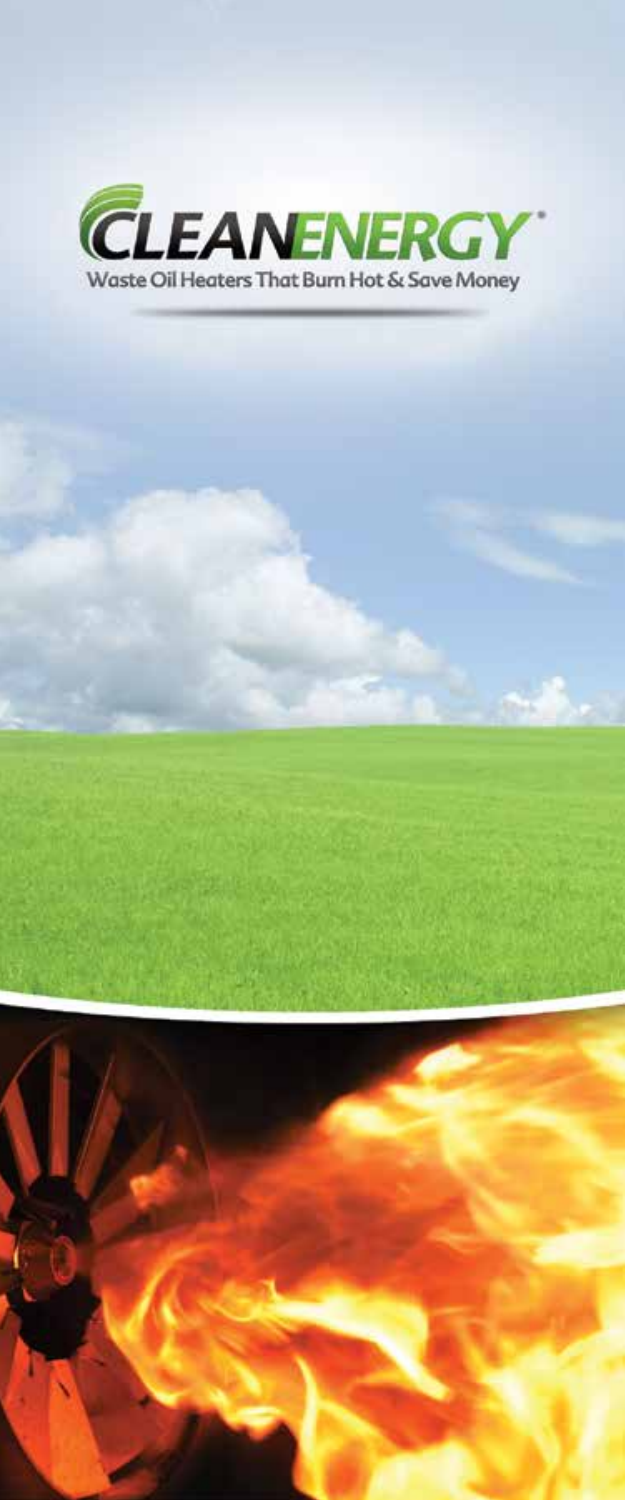

# **CLEAN HEAT, BIG SAVINGS**

Clean Energy Heating Systems is a different kind of furnace manufacturer. We research, we test, we innovate and we build advanced waste oil furnaces that push the limits of technology and save you money.

Our line of waste oil furnaces is more innovative, more efficient and easier to service than any other. And because our furnaces operate on used motor oil, transmission fluid and other petroleum products, they generate significant cost savings in addition to clean, safe heat for your facility.

Please visit us online to experience our vision and learn more about our products. We look forward to hearing from you.



>> CALL TOLL FREE: 888.519.2347 OR VISIT US ONLINE: WWW.CLEANENERGYHEATINGSYSTEMS.COM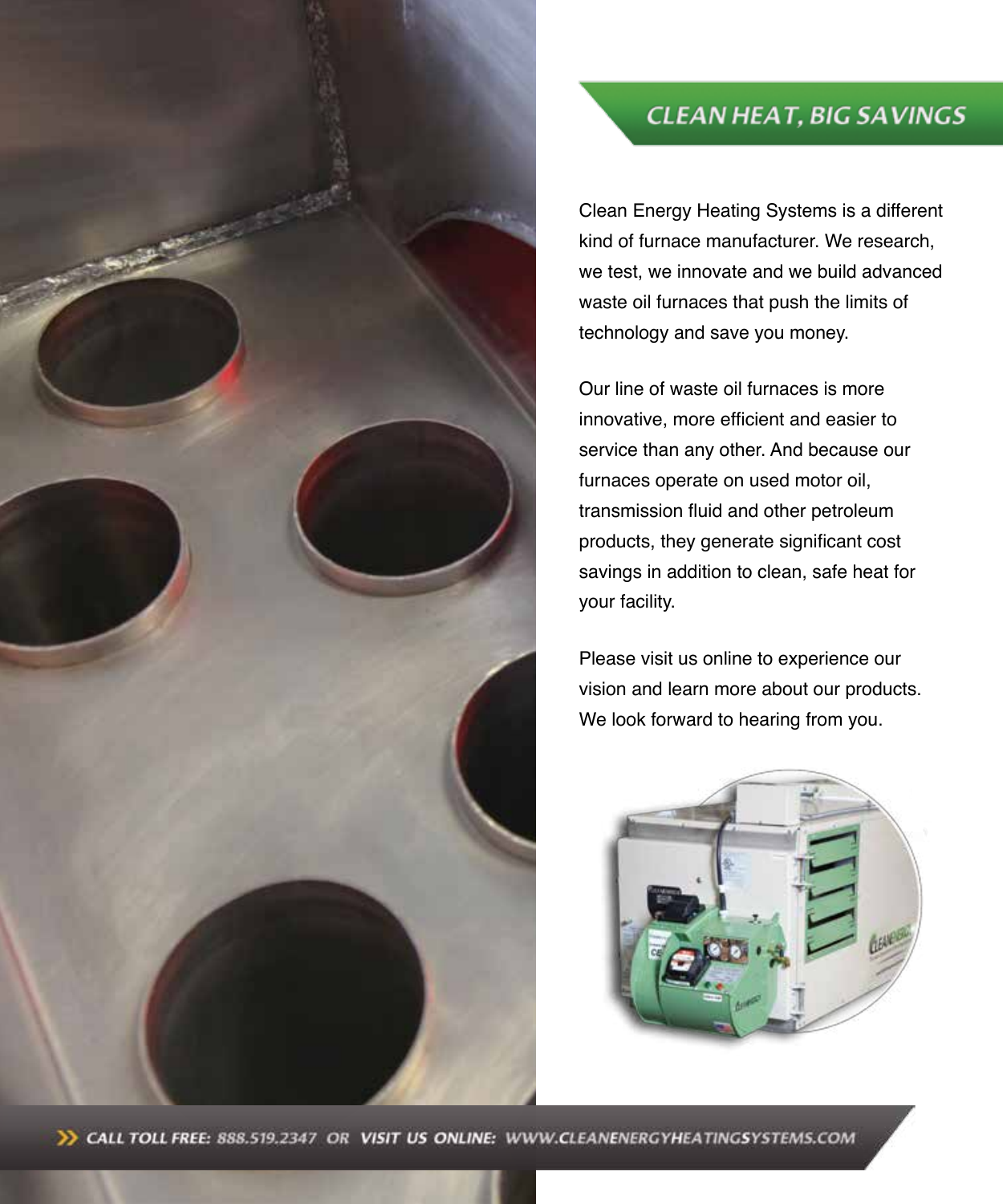### **CE-140 WASTE OIL FURNACE**

### **CE-180 WASTE OIL FURNACE**



### **SPECS:**

- Stainless steel heat exchanger
- BTU/Hour Input: 140,000
- Fuel Consumption: 1.0 GPH
- Air Flow Output CFM/Heat Rise: 1,700/75° F
- Electrical: 115 VAC, 60 Hz, Single Phase, 20-Amp Breaker
- Dimensions: 77" L x 28" H x 26" W
- **10-Year Warranty**

# **CE-250 WASTE OIL FURNACE**



### **SPECS:**

- Stainless steel heat exchanger
- BTU/Hour Input: 245,000
- Fuel Consumption: 1.7 GPH
- Air Flow Output CFM/Heat Rise: 2,400/90° F
- Electrical: 115 VAC, 60 Hz, Single Phase, 30-Amp breaker
- Dimensions: 100" L x 28" H x 26" W
- ◆ 10-Year Warranty



### **SPECS:**

- Stainless steel heat exchanger
- BTU/Hour Input: 175,000
- Fuel Consumption: 1.2 GPH
- Air Flow Output CFM/Heat Rise: 1,700/80° F
- Electrical: 115 VAC, 60 Hz, Single Phase, 20-Amp Breaker
- Dimensions: 83" L x 28" H x 26" W
- ◆ 10-Year Warranty

# **CE-330 WASTE OIL FURNACE**



### **SPECS:**

- Stainless steel heat exchanger
- BTU/Hour Input: 325,000
- Fuel Consumption: 2.3 GPH
- Air Flow Output CFM/Heat Rise: 3,700/85° F
- Electrical: 230 VAC, 60 Hz, Single Phase, 30-Amp Breaker
- $\blacktriangleright$  Dimensions: 111" L x 32" H x 26" W
- ◆ 10-Year Warranty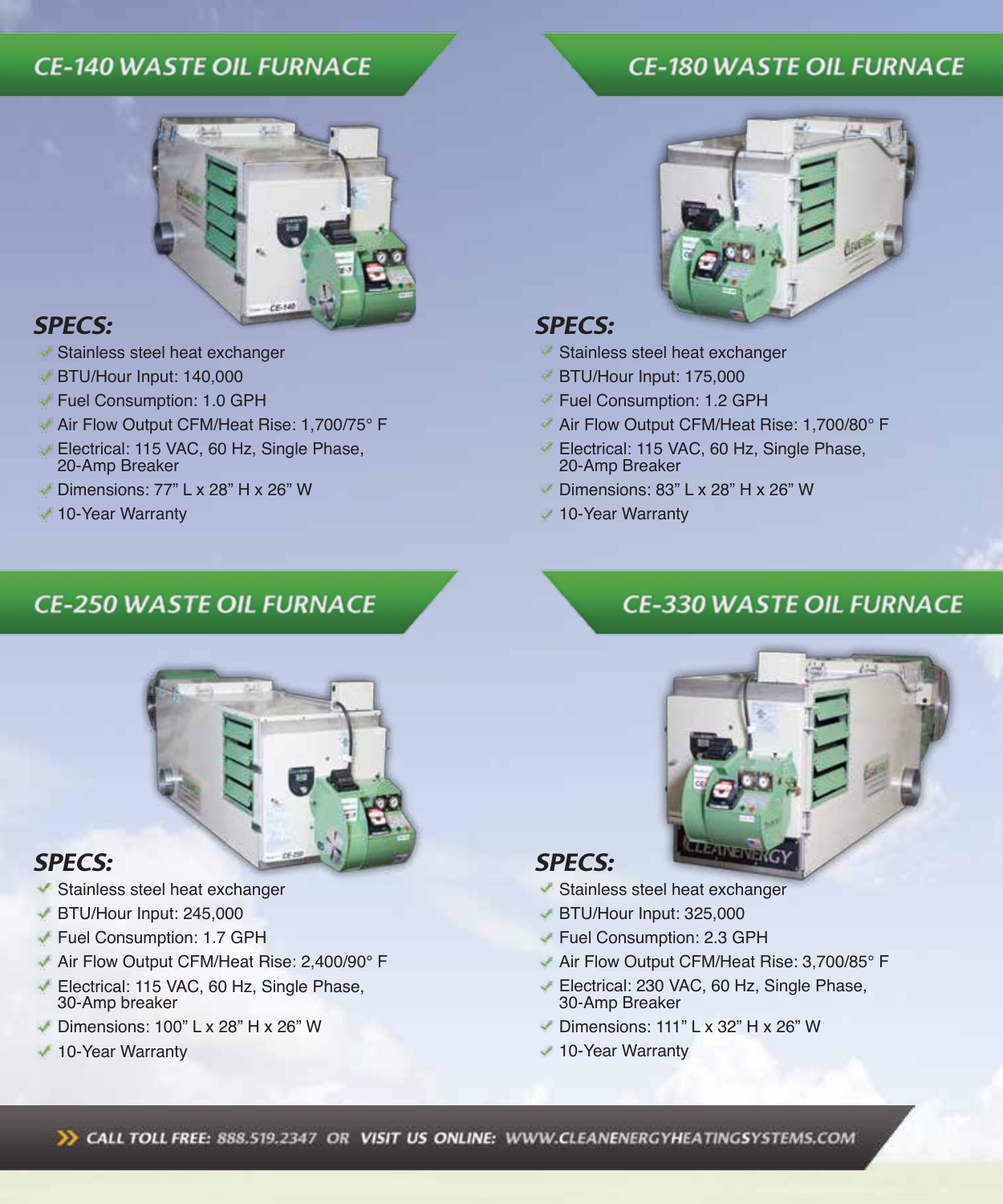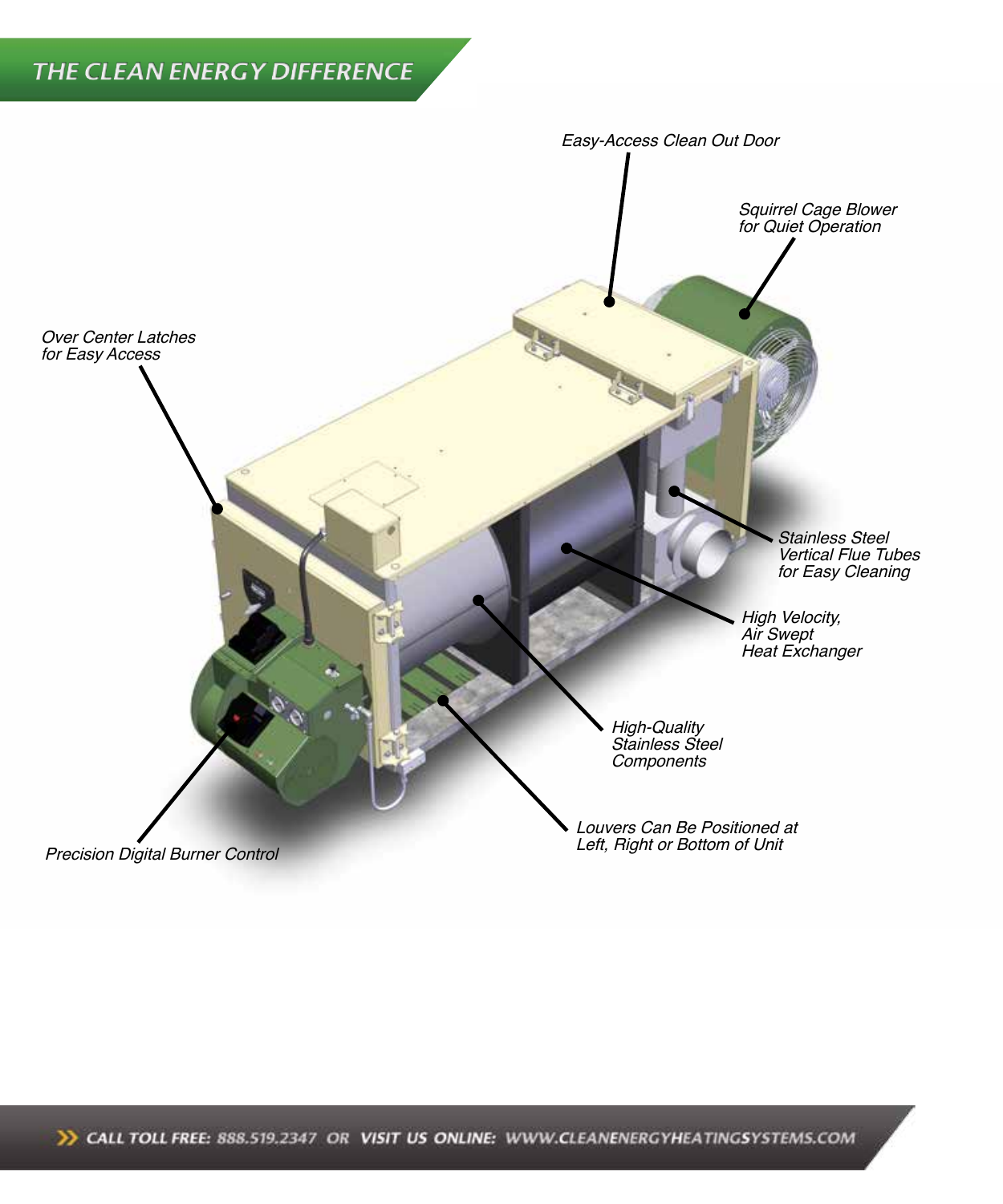# **CE-340 WASTE OIL BOILER**



Featuring many of the same design innovations found in our line of waste oil furnaces, the CE-340 boiler allows businesses to create free hot water for radiant heat or other purposes by burning waste oil. Even better, our wet base fire tube boiler reduces hot spots and deterioration.

### **SPECS:**

- 2.4 GPH fuel flow rate
- $\sqrt{335,000}$  BTU/hr input (approx.)
- Requiring 2.5 CFM  $@$  25 PSI compressed air
- $\sqrt{115 V / 60 Hz}$  20-AMP electric
- **ASME** Certified
- UL & cUL Listed
- ◆ 10-Year Warranty

# **WASTE OIL HEATING CENTER**



Our Waste Oil Heating Center makes it easy to create free heat for your business. With a built-in tank and steel frame furnace mount, you can start recycling waste oils and generating heat right away.

### **FEATURES:**

- ◆ 250 Gallon Tank
- **Large filter drain pan**
- Stand Height\*: 8'
- Dimensions\*: 65" L x 98" H x 30" W
- $\blacktriangleright$  Includes copper tubing and fittings to connect furnace and tank
- $\blacktriangleright$  Includes pump mount bracket

\* excluding Furnace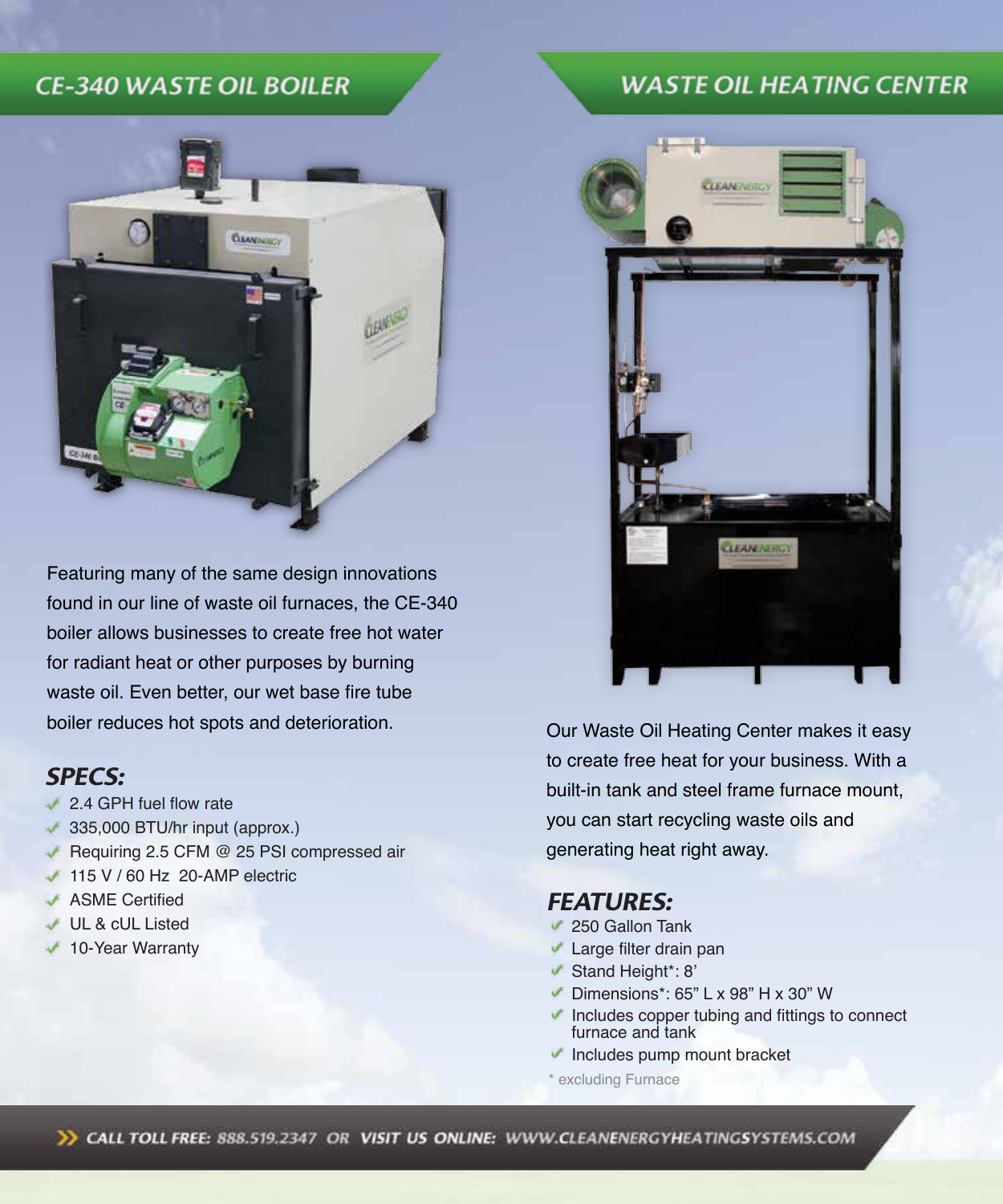# **A NEW STANDARD**

Our advanced waste oil furnaces set a new standard, thanks to:

- Solid ROI and cost savings versus a traditional furnace
- Durable, stainless steel components
- High velocity, air swept heat exchanger
- Highly efficient, easy-to-clean design
- Easy-to-clean, vertical flue tubes
- Left or right side chimney outlets
- Tank, wall or ceiling mounting options
- Washable, in-line oil filter with gauge
- 1,000-plus hour cleaning interval
- EPA-approved and environmentally friendly design
- UL & cUL listed
- Made in the USA

#### **Acceptable Fuels**:

- #2 Fuel Oil or Diesel Fuel
- Used Crankcase Oil
- Used Hydraulic Oil
- Used Automatic Transmission Fluid
- Most Synthetic Oils

**Start saving money today by turning used petroleum products into clean, safe, FREE heat for your business. Contact us to learn more and find a distributor near you.**